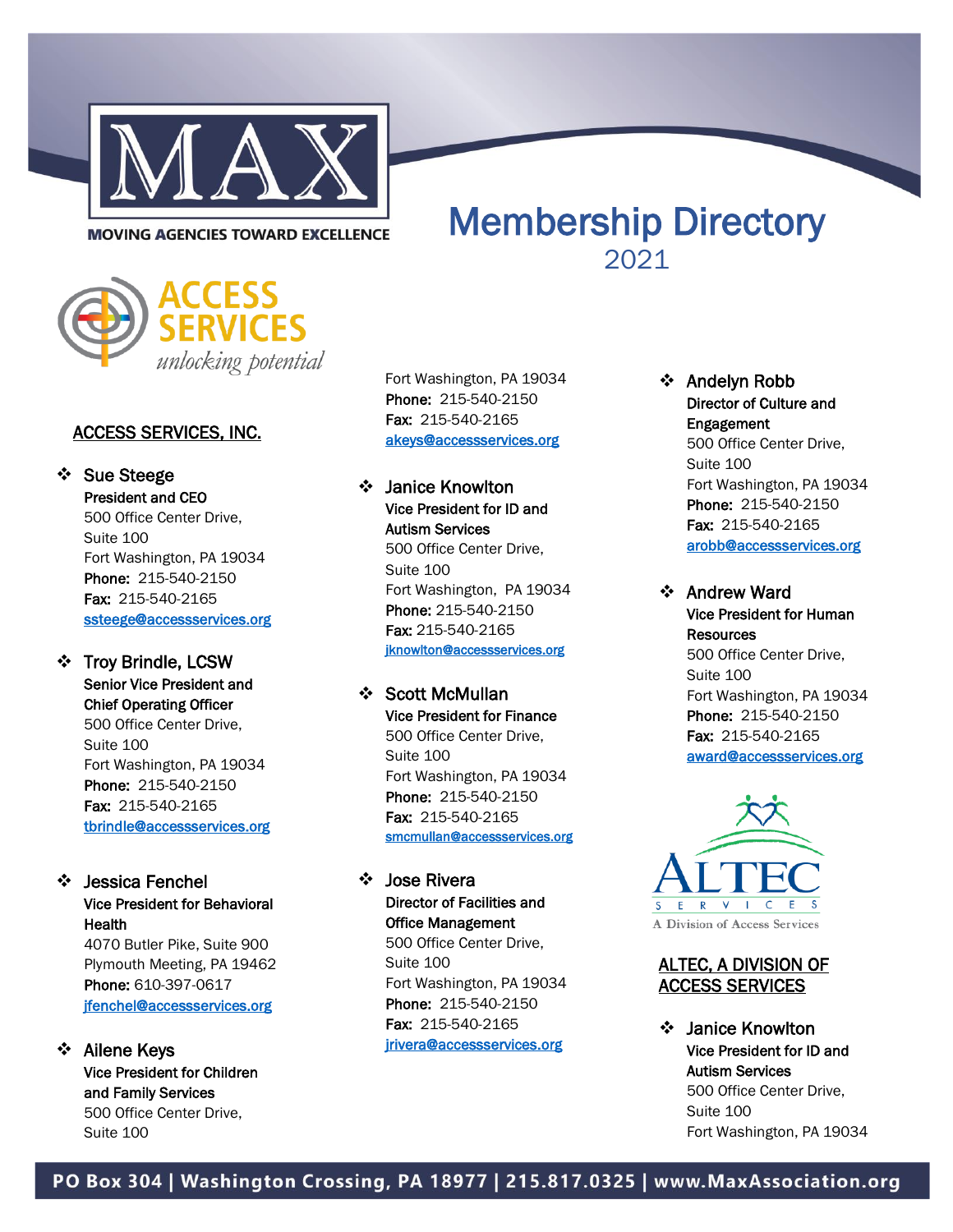

Phone: 215-540-2150 Fax: 215-540-2165 [jknowlton@accessservices.org](mailto:jknowlton@accessservices.org) 

#### ❖ Cindy Smith Senior Director 11 Church Road, Suite A2

Hatfield, PA 19440 Phone: 267-308-0238 x 212 [cysmith@accessservices.org](mailto:cysmith@accessservices.org) 



#### THE ARC ALLIANCE

#### ❖ Paul Stengle **CEO** 3075 Ridge Ave

Eagleville, PA 19403 Phone: 610-265-4700 Fax: 610-265-3439 [pstengle@thearcalliance.org](mailto:pstengle@thearcalliance.org)

#### ❖ Pat Leo

Chief Operating Officer 3075 Ridge Ave Eagleville, PA 19403 Phone: 610-265-4700 Fax: 610-265-2439 [pleo@thearcalliance.org](mailto:pleo@thearcalliance.org) 

#### ❖ Jessica Wagaman Executive Director 3075 Ridge Ave Eagleville, PA 19403

Phone 610-265- 4700 Fax: 610-265-3439 [jwagaman@thearcalliance.org](mailto:jwagaman@thearcalliance.org) 

❖ Mike Kudla Chief Financial Officer 3075 Ridge Ave Eagleville, PA 19403 Phone: 610-265-4700 Fax: 610-265-3439 [mkudla@thearcalliance.org](mailto:mkudla@thearcalliance.org) 

❖ Carroll Iacovetti Human Resources Director 3075 Ridge Ave Eagleville, PA 19403 Phone: 610-265-4700 Fax: 610-265-3439 [hr@thearcalliance.org](mailto:hr@thearcalliance.org) 

❖ Sam Georges Information & Technology Billing Supervisor 3075 Ridge Ave Eagleville, PA 19403 Phone: 610-265-4700 Fax: 610-265-3439 [sgeorges@thearcalliance.org](mailto:sgeorges@thearcalliance.org) 



# THE ARC OF CHESTER **COUNTY**

❖ Jeanne Meikrantz Executive Director 900 Lawrence Drive West Chester, PA 19380 Phone: 610-696-8090 Fax: 610-696-8300 [jmeikrantz@arcofchestercounty.](mailto:jmeikrantz@arcofchestercounty.org) [org](mailto:jmeikrantz@arcofchestercounty.org) 



# ASSOCIATED PRODUCTION SERVICES, INC.

❖ J.Jay Belding Executive Director 325 Andrews Road Trevose, PA 19053 Phone: 215-364-0211 Fax: 215-364-2865 [jbelding@apspackage.com](mailto:jbelding@apspackage.com)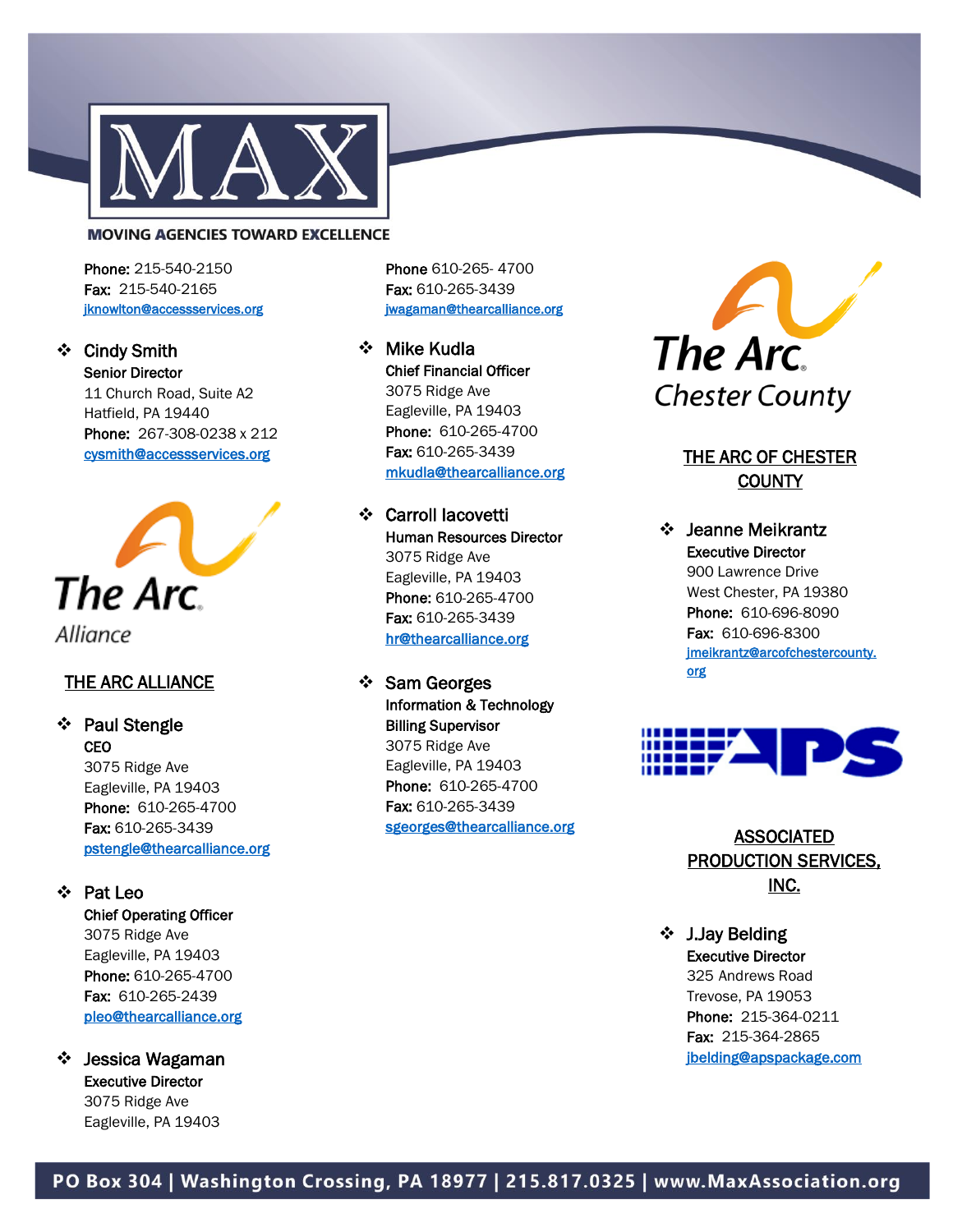

❖ Deborah Roth

❖ Brandi Shoy

❖ Kellie Clark HR Director 325 Andrews Road Trevose, PA 19053 Phone: 215-364-0211 Fax: 215-364-2865 [kclark@apspackage.com](mailto:kclark@apspackage.com) 

CFO/Fiscal Director 325 Andrews Road Trevose, PA 19053 Phone: 215-364-0211 Fax: 215-364-2865 [droth@apspackage.com](mailto:droth@apspackage.com) 

Director of Habilitation 325Andrews Road Trevose, PA 19053 Phone: 267-246-8758 Fax: 215-364-2865 [bshoy@apspackage.com](mailto:bshoy@apspackage.com)  Fax: 215-886-6818 [rubinl@addpa.org](mailto:rubinl@addpa.org) 



# & Brothers of Charity

#### BROTHERS OF CHARITY

❖ Brother John Fitzgerald 7720 Doe Lane Laverock, PA 19038 Phone: 215-887-6361 Fax: 215-887-6372 ifitzfc@aol.com

❖ Brother Michael Lonsway **Treasurer** 7720 Doe Lane Laverock, PA 19038 Phone: 215-887-6361 Fax: 215-887-6372 [mlonswayfc@aol.com](mailto:mlonswayfc@aol.com) 



#### ASSOCIATION FOR ADULTS WITH DEVELOPMENTAL **DISABILITIES**

❖ Larry Rubin Executive Director 261 Old York Road, Suite530 Jenkintown, PA 19046 Phone: 215-886-9990 x 1



#### BARC DEVELOPMENTAL SERVICES

❖ Mary Sautter Executive Director 4950 York Road PO Box 470 Holicong, PA 18928 Phone: 215-794-0800 x 304 [marys@barcprograms.net](mailto:marys@barcprograms.net) 

❖ Lori Vail CFO

4950 York Road PO Box 470 Holicong, PA 18928 Phone: 215-794-0800



#### CARELINK COMMUNITY SUPPORT SERVICES

❖ Eileen Joseph CEO 605 East Baltimore Pike Media, PA 19063 Phone: 610-874-1119 Fax: 610-842-3407

[ejoseph@carelinkservices.org](mailto:ejoseph@carelinkservices.org)  ❖ Abhishek Agarwal

> **CFO** 605 East Baltimore Pike Media, PA 19063 Phone: 610-874-1119

Fax: 610-842-3407 [aagarwal@carelinkservices.org](mailto:aagarwal@carelinkservices.org) 

❖ Jackie Sharifi HR Manager 605 East Baltimore Pike Media, PA 19063 Phone: 610-874-1119 Fax: 610-842-3407 [jsharifi@carelinkservices.org](mailto:jsharifi@carelinkservices.org) 

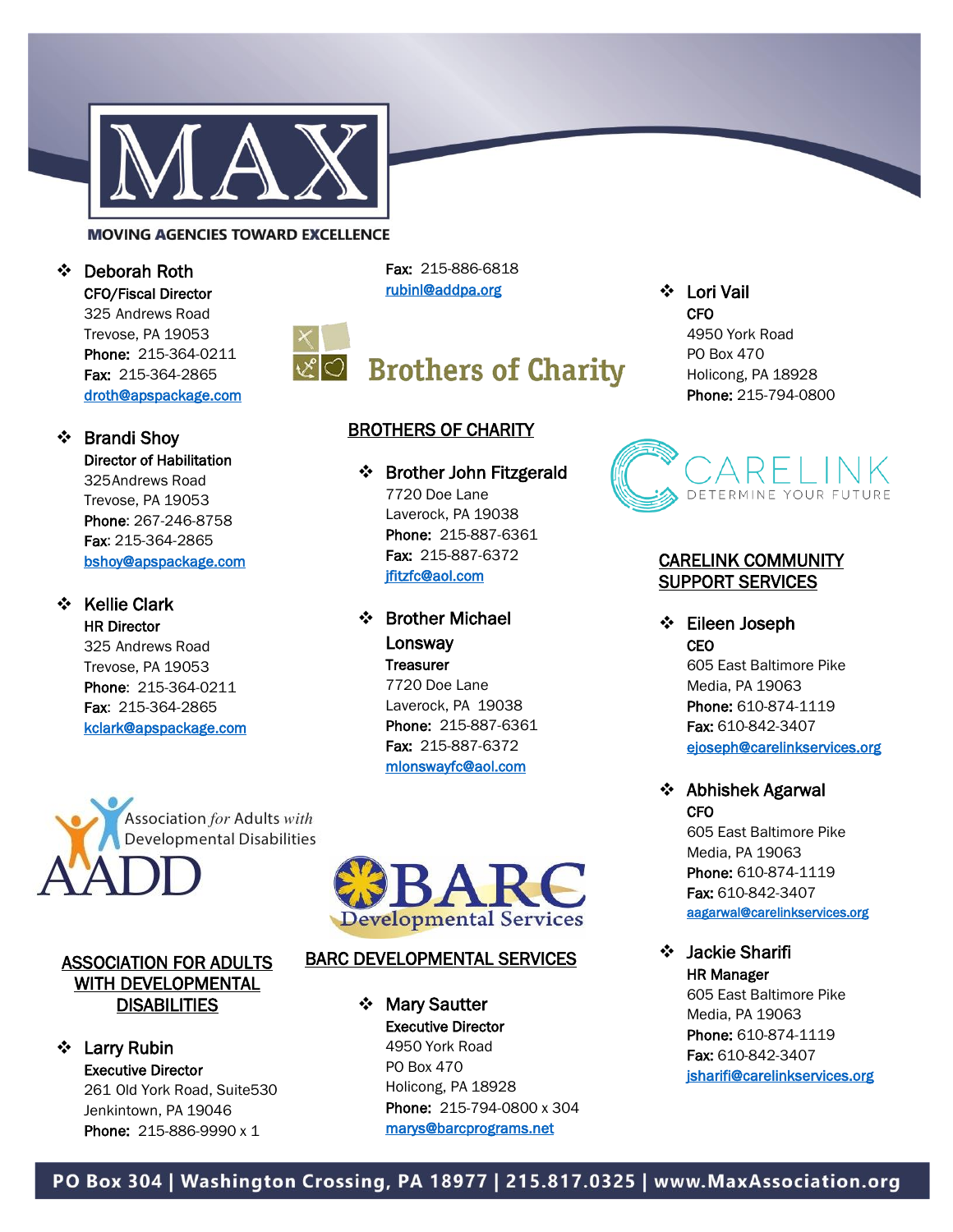

#### ❖ Jim Shaflucas

Network Administrator 1510 Chester Pike, Suite 600 Eddystone, PA 19022 Phone: 610-874-1119 Fax: 610-842-3407 [jshaflucas@carelinkservices.org](mailto:jshaflucas@carelinkservices.org) 

#### ❖ Rich Hoback Regional Director

102 East Beacon Drive Phoenixville, PA 19460 Phone: 610-996-5246 Fax: 610-933-9038 [rhobach@carelinkservices.org](mailto:rhobach@carelinkservices.org) 



#### CENTRAL BEHAVIORAL HEALTH

#### ❖ Valarie O'Connor **CEO**

1100 Powell Street Norristown, PA 19401 Phone: 610-277-4600 Fax: 610-275-0216 [valarieo@centralbh.org](mailto:valarieo@centralbh.org) 

# ❖ Tammy Poole HR & Facilities Supervisor 1100 Powell Street Norristown, PA 19401 Phone: 610-277-4600 Fax: 610-275-0216

# CFO

1100 Powell Street Norristown, PA 19401 Phone: 610-277-4600 Fax: 610-275-0216 [robertl@centralbh.org](mailto:robertl@centralbh.org) 

# ❖ Katherine Schleicher Director of Marketing & Development

1100 Powell Street Norristown, PA 19401 Phone: (610) 277 -4600 Fax: (610) 275-0216 [katherine@centralbh.org](mailto:katherine@centralbh.org) 

#### ❖ Bradley Benson Director of Service Integration

1217 Dekalb Street Norristown, PA 19401 Phone: (610) 277-4600 x 117 Fax: (610) 275-0216 [brad@centralbh.org](mailto:brad@centralbh.org)



#### **CHILDREN'S CRISIS** TREATMENT CENTER

❖ Antonio Valdes **CEO** 1080 Delaware Avenue Philadelphia, PA 19125

Phone: 215-496-0707 Fax: 215-496-0742 [antonio.valdes@cctckids.org](mailto:antonio.valdes@cctckids.org) 

#### ❖ Gordon Shopp Chief Financial Officer 1080 Delaware Avenue Philadelphia, PA 19125 Phone: 215-496-0707 Fax: 215-496-0742 [gordon.shopp@cctckids.org](mailto:gordon.shopp@cctckids.org)

❖ Andrea Kennedy Director of Human Resources 1080 Delaware Avenue Philadelphia, PA 19125 Phone: 215-496-0707 Fax: 215-496-0742 [andrea.kennedy@cctckids.org](mailto:andrea.kennedy@cctckids.org) 

#### ❖ Andrea Ettingoff Director of Clinical & Quality Affairs

1080 North Delaware Avenue Philadelphia, PA 19125 Phone: 215-496-0707 Fax: 215-496-0742 [andrea.ettingoff@cctckds.org](mailto:andrea.ettingoff@cctckds.org) 

#### ❖ Sean Halloran Division Director

502 West Germantown Pike, Suite 102 East Norriton, PA 19403 Phone: 610-275-2020 Fax: 484-751-1464 [sean.halloran@cctckids.org](mailto:sean.halloran@cctckids.org)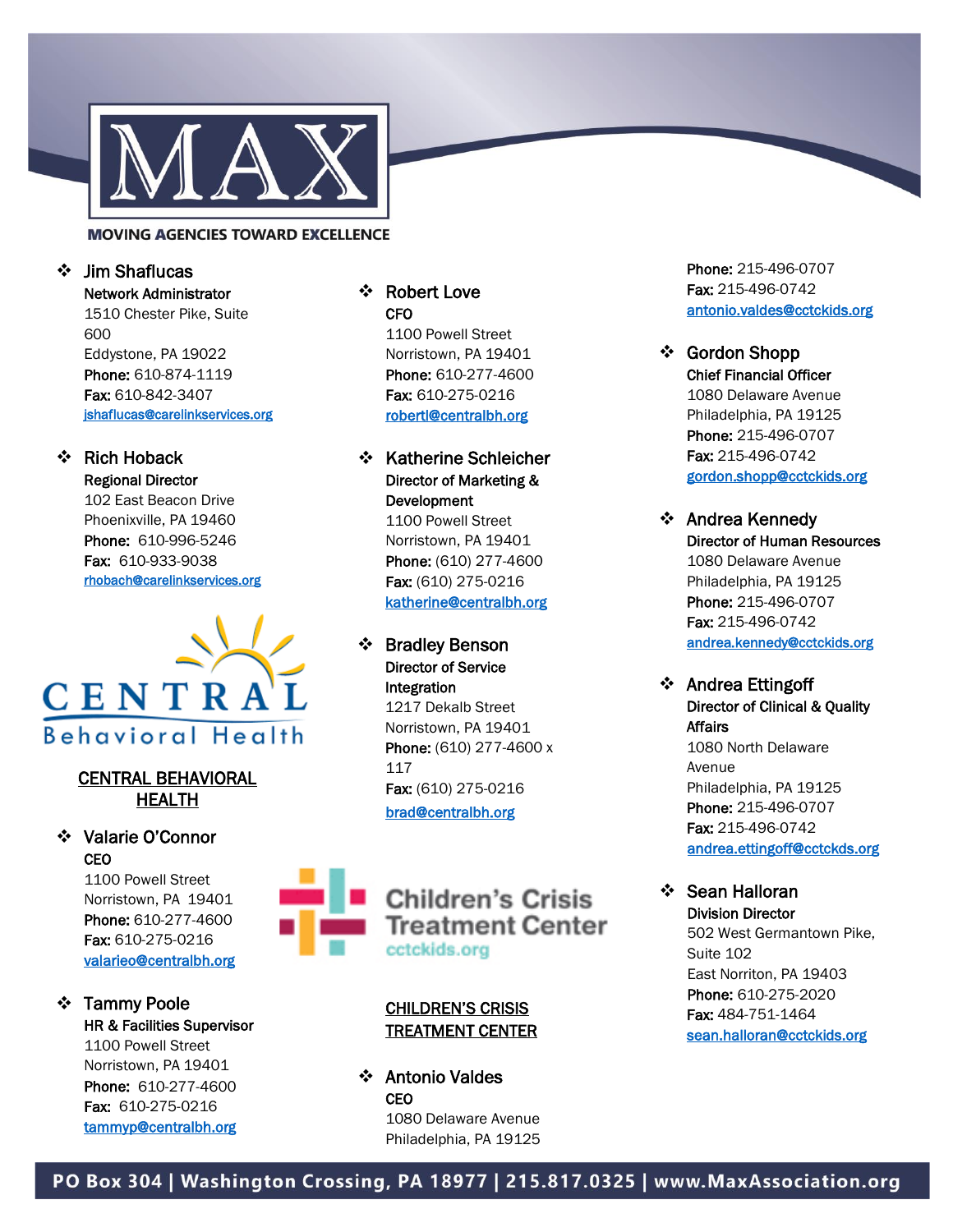



#### CHILD GUIDANCE RESOURCE **CENTERS**

❖ Colleen McNicol CEO

2000 Old West Chester Pike Havertown, PA 19083 Phone: 484-454-8727 Fax: 484-454-8706 [cmcnicol@cgrc.org](mailto:cmcnicol@cgrc.org) 

❖ Dr. Andy Kind-Rubin Chief Clinical Officer

2000 Old West Chester Pike Havertown, PA 19083 Phone: 484-454-8748 Fax: 484-454-8810 [akindrubin@cgrc.org](mailto:akindrubin@cgrc.org) 

# ❖ Michael Flannery Division Director – Performance Improvement 2000 Old West Chester Pike Havertown, PA 19083 Phone: 484-454-8735 Fax: 484-454-8810

Marketing/Community Representative 2000 Old West Chester Pike Havertown, PA 19083 Phone: 484-454-8704 Fax: 484-454-8810 [ggonzalez@cgrc.org](mailto:ggonzalez@cgrc.org) 

#### ❖ Carolyn Coneys Director of Human Resources 2000 Old West Chester Pike Havertown, PA 19083 Phone: 484-454-8700 x 1150 Fax: 484-454-8809 [cconeys@cgrc.org](mailto:cconeys@cgrc.org)

❖ Terry Clark Chief Financial Officer 2000 Old West Chester Pike Havertown, PA 19083 Phone: 484-454-8736 Fax: 484-454-8809 [tclark@cgrc.org](mailto:tclark@cgrc.org) 

# ❖ Amy Meadows -Martella Vice President of Operations

2000 Old West Chester Pike Havertown, PA 19083 Phone: 484-454-8700 x 1359 Fax: 484-454-8809 ameadows [-martella@cgrc.org](mailto:ameadows-martella@cgrc.org) 



# **COMMUNITY** INTERACTIONS, INC.

❖ Chris Saulino President & CEO 740 South Chester Road Swarthmore, PA 19081 Phone: 610-328-9008 x 118 Fax: 610-328-4597 [csaulino@ciinc.org](mailto:csaulino@ciinc.org) 

❖ Gary Clift Senior Vice President & CFO 740 South Chester Road Swarthmore, PA 19081 Phone: 610-328-9008 x 117 Fax: 610-328-4597 [gclift@ciinc.org](mailto:gclift@ciinc.org) 

❖ Diane Hannah -Wilson Vice President of HR 740 South Chester Road Swarthmore, PA 19081 Phone: 610-328-9008 x 132 Fax: 610-328-4597 dhannah [-wilson@ciinc.org](mailto:dhannah-wilson@ciinc.org)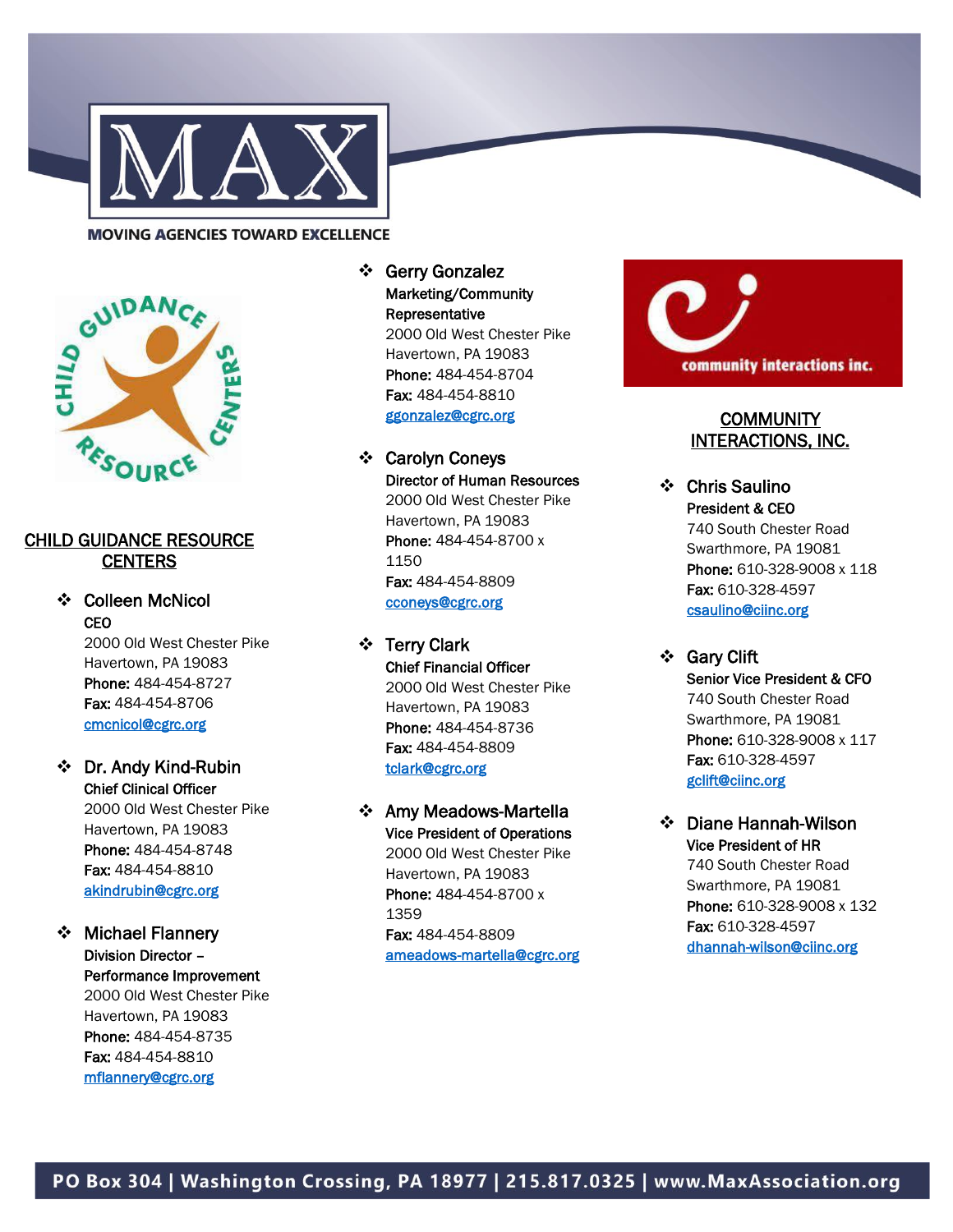



#### DELTA COMMUNITY SUPPORTS, INC.

# ❖ David A. Wyher President/CEO

1777 Sentry Parkway West Gwynedd Hall, Suite 400 Blue Bell, PA 19422 Phone: 215-654-1000 Fax: 215-641-0393 [dwyher@deltaweb.org](mailto:dwyher@deltaweb.org) 

# ❖ Steven Verba

Chief Operating Officer 1777 Sentry Parkway West Gwynedd Hall, Suite 400 Blue Bell, PA 19422 Phone: 215-654-1000 x 154 Fax: 215-641-0393 [sverba@deltaweb.org](mailto:sverba@deltaweb.org) 

#### ❖ Jeff Eshelman **Controller**

1777 Sentry Parkway West Gwynedd Hall, Suite 400 Blue Bell, PA 19422 Phone: 215-654-1000 Fax: 215-641-0393 [jeshelman@deltaweb.org](mailto:jeshelman@deltaweb.org) 

#### ❖ Robert Shussler Director of Information **Technology** 1777 Sentry Parkway West

Gwynedd Hall, Suite 400 Blue Bell, PA 19422 Phone: 215-654-1000 Fax: 215-641-0393 [rschussler@deltaweb.org](mailto:rschussler@deltaweb.org) 

VELOPMENTAL ENTERPRISES CORPORATION

#### **DEVELOPMENTAL** ENTERPRISES CORPORATION

❖ Susan R. Golec **CEO** 333 East Airy Street Norristown, PA 19401-5043

Phone: 610-277-3122 Fax: 610-277-2479 [sgolec@decmc.org](mailto:sgolec@decmc.org) 

#### ❖ Amanda Stewart HR Director

333 East Airy Street Norristown, PA 19401-5043 Phone: 610-277-3122 Fax: 610-277-2479 [astewart@decmc.org](mailto:astewart@decmc.org) 

❖ Brian Hague **Controller** 333 East Airy Street Norristown, PA 19401-5043 Phone: 610-277-3122 Fax: 610-277-2479 [bhague@decmc.org](mailto:bhague@decmc.org) 

❖ A. Stewans Operations Director 333 East Airy Street Norristown, PA 19401-5043 Phone: 610-277-3122 x 338 Fax: 610-277-2479 [astewans@decmc.org](mailto:astewans@decmc.org) 

❖ Yvonne Dahms Director of Programs 333 East Airy Street Norristown, PA 19401-5043 Phone: 610-277-3122 x 303 Fax: 610-277-2479 [ydahms@decmc.org](mailto:ydahms@decmc.org) 

*evereux* ADVANCED BEHAVIORAL HEALTH

#### DEVEREUX ADVANCED BEHAVIORAL HEALTH

❖ Stephen Bruce VP of Operations PA State Director 230 Highland Avenue Devon, PA 19333 Phone: 610-788-6565 Fax: 610-964-3141 [sbruce@devereux.org](mailto:sbruce@devereux.org) 

❖ Christopher Betts Executive Director 139 Leopard Road Berwyn, PA 19312 Phone: 610-296-6843 Fax: 610-296-6861 [cbetts@devereux.org](mailto:cbetts@devereux.org)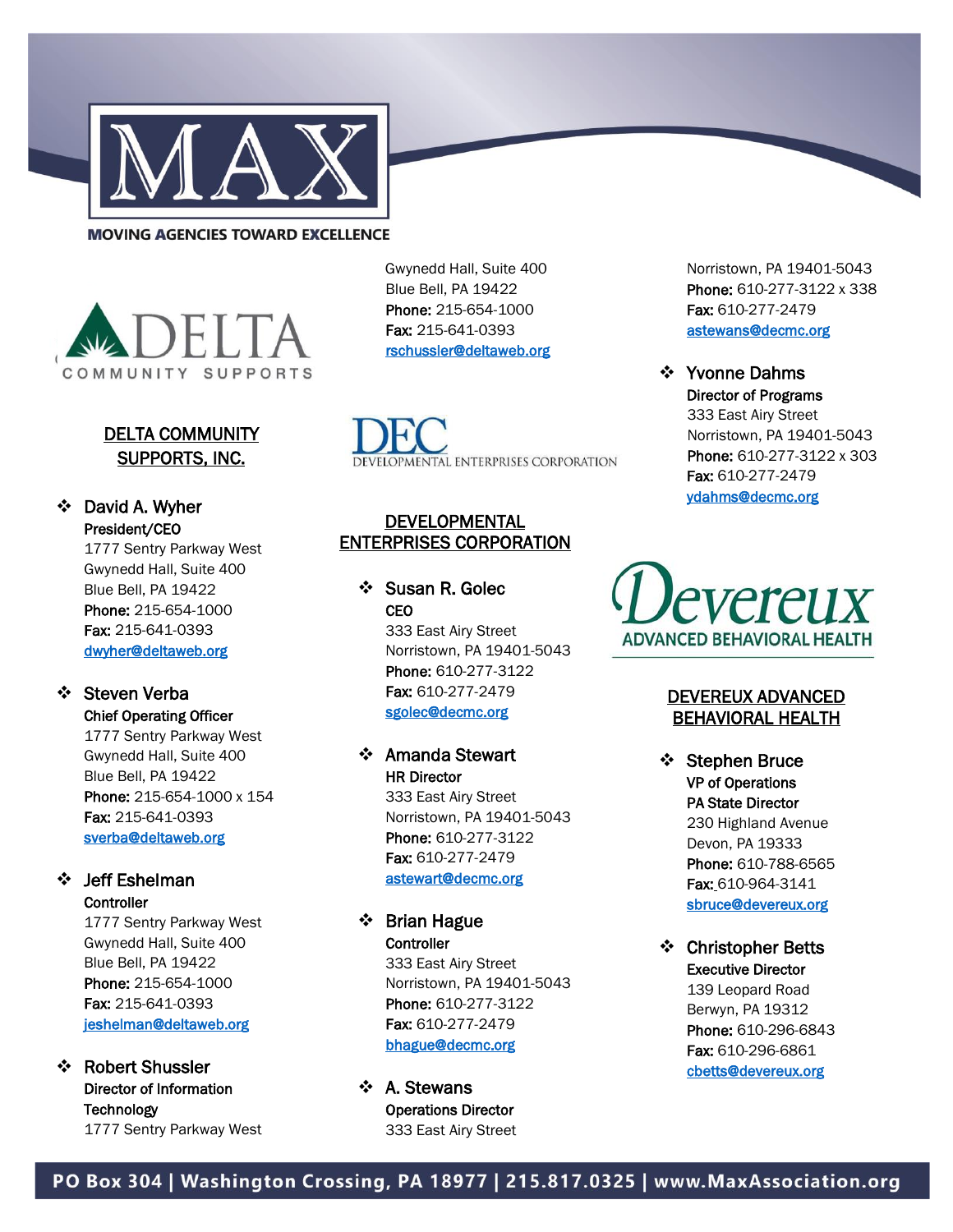



# EMPOWER U SPECIALITY **FITNESS**

❖ Joseph DelViscio President

13 Blackberry Ridge Malvern, PA 19355 Phone: 401-378-6690 [coach@empowerusf.com](mailto:coach@empowerusf.com) 



#### HOPEWORX, INC.

#### ❖ Sue Shannon Executive Director 1210 Stanbridge Street, Suite 600 Norristown, PA 19401 Phone: 610-270-3685 [sshannon@hopeworx.org](mailto:sshannon@hopeworx.org)



#### IM4Q

❖ Sharon Beck Executive Director 11 Robinson Street, Suite F2 Pottstown, PA 19464 Phone: 267-218-3266 [sharonbeck22@gmail.com](mailto:sharonbeck22@gmail.com) 



#### INDIAN CREEK FOUNDATION

❖ Dean Stoesz Executive Director 420 Cowpath Road Souderton, PA 18964-2036 Phone: 267-203-1500 x 103 Fax: 267-203-1510 [dstoesz@indcreek.org](mailto:dstoesz@indcreek.org) 

❖ Dwayne Gilliland Director of Vocational **Services** 

> 420 Cowpath Road Souderton, PA 18964-2036 Phone: 267-203-1500 x 163 Fax: 267-203-1510 [dgilliland@indcreek.org](mailto:dgilliland@indcreek.org)

❖ Dale Walcs Computer Support Specialist 420 Cowpath Road Souderton, PA 18964-2036 Phone: 267-203-1500 x 210 Fax: 267-203-1510 [dwalcs@indcreek.org](mailto:dwalcs@indcreek.org) 



Making hope happen.

#### **JEVS HUMAN SERVICES**

❖ Clara Thompson Senior Executive Director 9350 Ashton Road, Suite 201 Philadelphia, PA 19114 Phone: 267-350—8664 Fax: 215-255-4777 [clara.thompson@jevs.org](mailto:clara.thompson@jevs.org) 

❖ Paul DeVito **Director** 9350 Ashton Road, Suite 201 Philadelphia, PA 19114 Phone: 267-350-8675 Fax: 215-255-4777 [paul.devito@jevs.org](mailto:paul.devito@jevs.org) 

❖ Bruce Fishburn Chief Financial Officer 9350 Ashton Road, Suite 201 Philadelphia, PA 19114 Phone: 215-854-1880 Fax: 215-255-4777 [fishbb@jevs.org](mailto:fishbb@jevs.org)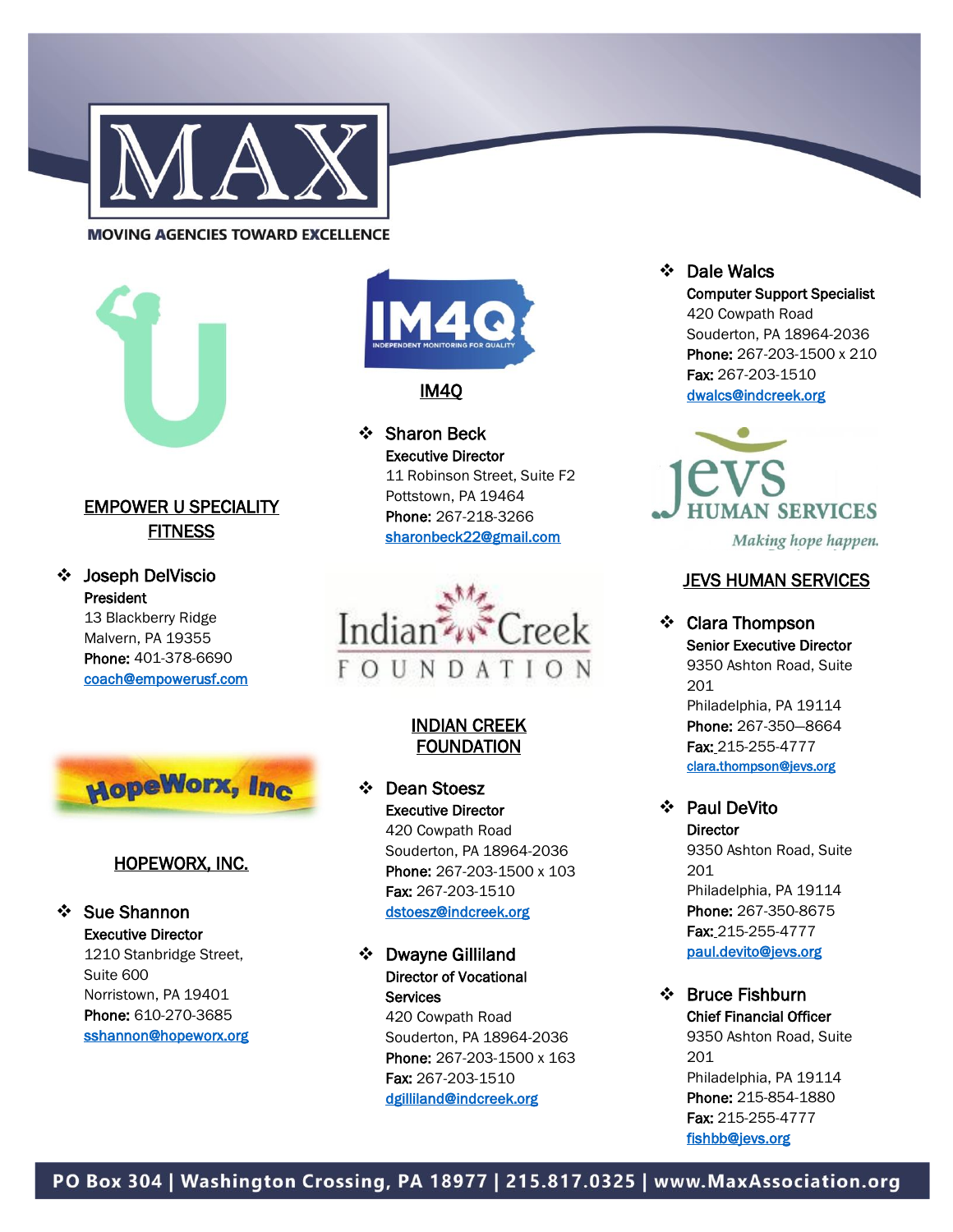



#### JUDITH CREED HORIZONS FOR ACHIEVING INDEPENDENCE (JCHAI)

❖ Stacy Levitan Executive Director 274 S. Bryn Mawr Avenue Bryn Mawr, PA 19010 Phone: 610-667-7875 Fax: 610-667-7882 [stacylevitan@jchai.org](mailto:stacylevitan@jchai.org) 

#### ❖ Janice Cooper Executive Program Director 274 S. Bryn Mawr Avenue Bryn Mawr, PA 19010 Phone: 610-667-7875 Fax: 610-667-7882

[janicecooper@jchai.org](mailto:janicecooper@jchai.org) 



#### KENCREST SERVICES

❖ Marian Baldini Executive Director 960 A Harvest Drive Blue Bell, PA 19422 Phone: 610-825-9360 x 1011

Fax: 610 -825 -2414 [marian.baldini@kencrest.org](mailto:marian.baldini@kencrest.org) 

❖ Aurora Kripa Chief Operating Officer 960 A Harvest Drive Blue Bell, PA 19422 Phone: 215-498-3200 Fax: 610-825-2414 [aurora.kripa@kencrest.org](mailto:pschuessler@kencrest.org) 

❖ Aurora Kripa Chief Human Resources **Officer** 960 A Harvest Drive Blue Bell, PA 19422 Phone: 610-825-9360 x 1031 Fax: 610-825-4127 [aurora.kripa@kencrest.org](mailto:aurora.kripa@kencrest.org) Fax: 610-825-2414<br>
Maureen Quinn<br>
marian.baldini@kencrest.org<br>
Strategist<br>
Aurora Kripa<br>
Chorearing Officer<br>
Chief Operating Officer<br>
Bive Bell, PA 19422<br>
Bive Bell, PA 19422<br>
Phone: 610-825-93414<br>
Maurora Kripa<br>
Enc: 610-

# ❖ Tonia McNeal

Chief Financial Officer 960 A Harvest Drive, Suite 100 Blue Bell, PA 19422 Phone: 610-825-9360 x 1004 Fax: 610-825-4127 [tmcneal@kencrest.org](mailto:tmcneal@kencrest.org) 

#### ❖ John Howe Chief Technology Officer

960 A Harvest Drive Blue Bell, PA 19422 Phone: 610-825-9360 x 1501 Fax: 610-825-2414

Government Relations **Strategist** 960 A Harvest Drive Blue Bell, PA 19422 Phone: 610-825-9360 x 1020 Fax: 610-825-2414 [maureen.quinn@kencrest.org](mailto:maureen.quinn@kencrest.org) 



#### LIFEPATH, INC.

❖ Susan Leyburn<br>CEO 3500 High Point Boulevard Bethlehem, PA 18017 Phone: 610-264-5724 x 2270 [sleyburn@lifepath.org](mailto:sleyburn@lifepath.org) 

❖ Susan Giachetti Chief Operating Officer 3500 High Point Boulevard Bethlehem, PA 18017 Phone: 215-257-0471 x 1135

❖ Paul Coleman Executive Director 3500 High Point Boulevard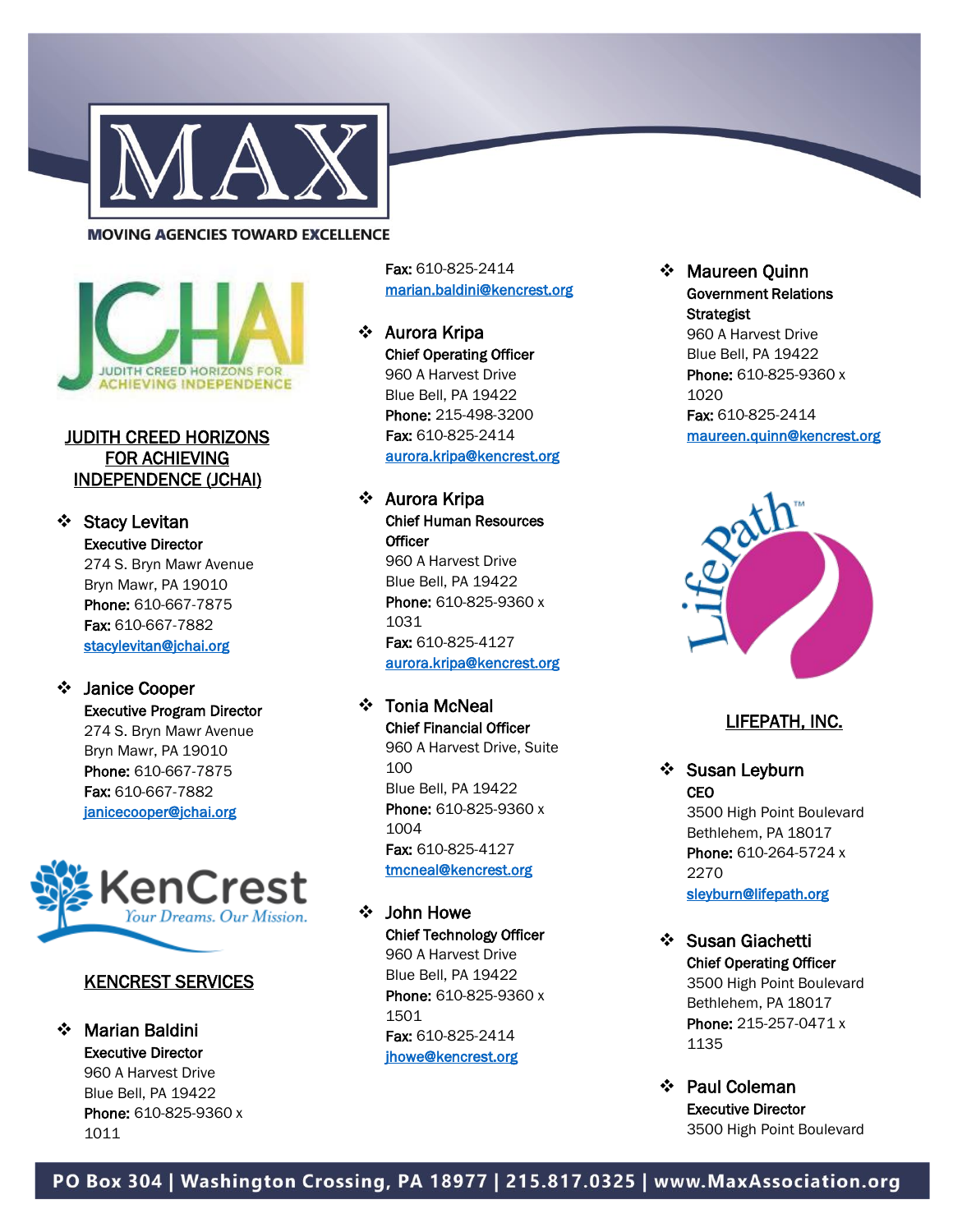

Bethlehem, PA 18017 -7803 Phone: 610-264-5724 Fax: 610-264-2707 [pc1@lifepath.org](mailto:pc1@lifepath.org) 

Phone: 610-566-5029 Fax: 610-566-5108 [rmuche@lifepath.org](mailto:rmuche@lifepath.org) 

❖ Julie Agnew Director of Residental Services, Montgomery County 2 Life Mark Drive Sellersville, PA 18960 Phone: 215-257-0471 Fax: 215-257-0530 [jagnew@lifepath.org](mailto:jagnew@lifepath.org) 

#### ❖ Karen Werkheiser HR Specialist 22 Almont Road

Sellersville, PA 18960 Phone: 215-257-0471 x 104 Fax: 215-257-7937 [kwerkheiser@lifepath.org](mailto:kwerkheiser@lifepath.org) 

- ❖ Mary Beth Horner Director of Fiscal Department 2014 City Line Road Bethlehem, PA 18017 Phone: 610-564-5724 Fax: 610-264-2707 [mhorner@lifepath.org](mailto:mhorner@lifepath.org)
- ❖ Tanya Schoeffling Bucks Residential Director

2 Life Marks Drive Sellersville, PA 18960 Phone: 215-257-0471 Fax: 215-257-0530 [tschoeffling@lifepath.org](mailto:tschoeffling@lifepath.org) 

❖ Roberta Muche Director of DelCo Services 600 N. Jackson Street Media, PA 19063



#### MAX ASSOCIATION

❖ Diane Conway Executive Director PO Box 304 Washington Crossing, PA 18977 Phone: 215-817-0325 Fax: 215-822-6397

[dconway@maxassociation.org](mailto:dconway@maxassociation.org) 

 $M$ elmark $\blacksquare$ 

#### MELMARK, INC.

❖ Rita Gardner **CEO** 2600 Wayland Road Berwyn, PA 19312 Phone: 610-325-4908 Fax: 610-325-7770 [rgardner@melmark.org](mailto:rgardner@melmark.org) 

❖ Karen Parenti Executive Director 2600 Wayland Road Berwyn, PA 19312 Phone: 610-325-4908 Fax: 610-325-7770 [karenparenti@melmark.org](mailto:karenparenti@melmark.org) 

#### ❖ Joe Zakrzewski **CFO**

2600 Wayland Road Berwyn, PA 19312 Phone: 610-325-4942 Fax: 610-325-7770 [joezakrzewski@melmark.org](mailto:joezakrzewski@melmark.org) 

- ❖ Lindsey Dunn Senior Director of Human **Resources** 2600 Wayland Road Berwyn, PA 19312 Phone: 610-325-4932 Fax: 610-325-7770 [lindseydunn@melmark.org](mailto:lindseydunn@melmark.org)
- ❖ David Donovan Director of Information **Technology** 2600 Wayland Road Berwyn, PA 19312 Phone: 610-325-4991 **Fax: 610-325-7770** [daviddonovan@melmark.org](mailto:daviddonovan@melmark.org)



#### MONTGOMERY COUNTY EMERGENCY SERVICES

❖ William Myers Chief Executive Officer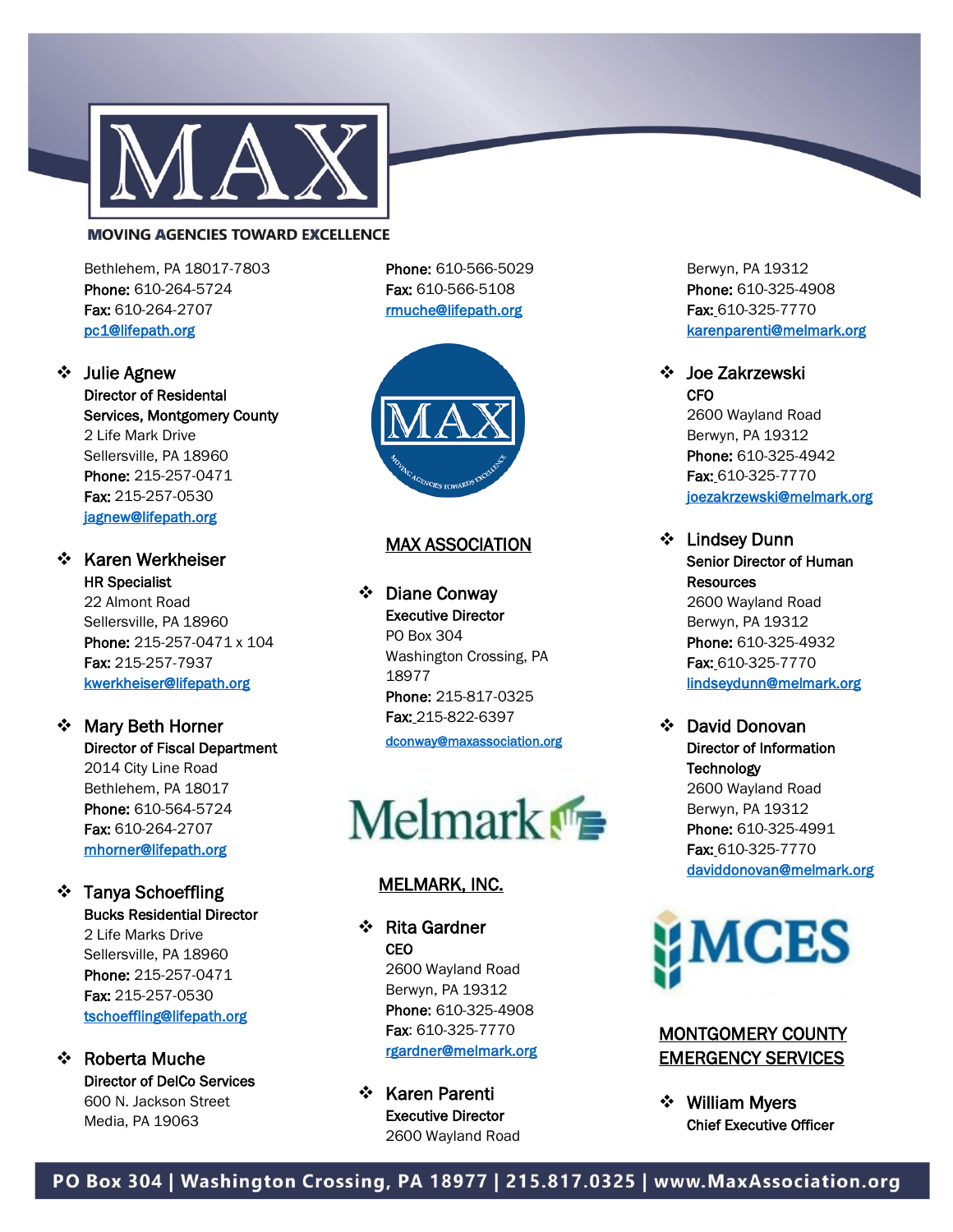

50 Beech Drive Norristown, PA 19403 Phone: 610-279-6100 Fax: 610-279-0978 [wmyers@mces.org](mailto:wmyers@mces.org) 

❖ Karen Mossop Director of Human Resources 50 Beech Drive Norristown, PA 19403 Phone: 610-279-6100 Fax: 610-279-0978 [kmossop@mces.org](mailto:kmossop@mces.org) 

❖ Tony Salvatore Director of Development 50 Beech Drive Norristown, PA 19403 Phone: 610-279-6100 x 227 Fax: 610-279-0978 [tsalvatore@mces.org](mailto:tsalvatore@mces.org) 



# **Montgomery County**

#### NAMI: MONTGOMERY **COUNTY**

#### ❖ Abby Grasso

Executive Director 100 West Main Street Lansdale, PA 19446 Phone: 215-361-7784 Fax: 215-361-7786 [agrasso@namimontcopa.org](mailto:agrasso@namimontcopa.org) 



#### PARTNERSHIP FOR COMMUNITY SUPPORTS

❖ Carol Frangicetto Executive Director 9360 Ashton Road

Philadelphia, PA 19114 Phone: 267-350-4539 Fax: 267-350-4555 [cfrangicetto@pfcsupports.org](mailto:cfrangicetto@pfcsupports.org) 

- ❖ J. Alan Seese Fiscal Consultant 9360 Ashton Road Philadelphia, PA 19114 Phone: 267-350-4511 Fax: 267-350-4555 [aseese@pfcsupports.org](mailto:aseese@pfcsupports.org)
- ❖ Meggin DeBarberie HR Manager

9360 Ashton Road Philadelphia, PA 19114 Phone: 267-350-4517 Fax: 267-350-4555 [mdebarberie@pfcsupports.org](mailto:mdebarberie@pfcsupports.org) 

# **Peaceful Living**

#### PEACEFUL LIVING

- ❖ Leland Sapp Executive Director 569 Yoder Road Harleysville, PA 19438 Phone: 610-287-1200 Fax: 610-287-7121 [lsapp@peacefulliving.org](mailto:lsapp@peacefulliving.org)
- ❖ Michael Czekner Vice President of Finance 569 Yoder Road Harleysville, PA 19438 Phone: 610-287-1200 Fax: 610-287-7121 [mczekner@peacefulliving.org](mailto:mczekner@peacefulliving.org)
- ❖ Charles Conklin Information Technology **Coordinator** 569 Yoder Road Harleysville, PA 19438 Phone: 610-287-1200 Fax: 610-287-7121 [cconklin@peacefulliving.org](mailto:cconklin@peacefulliving.org)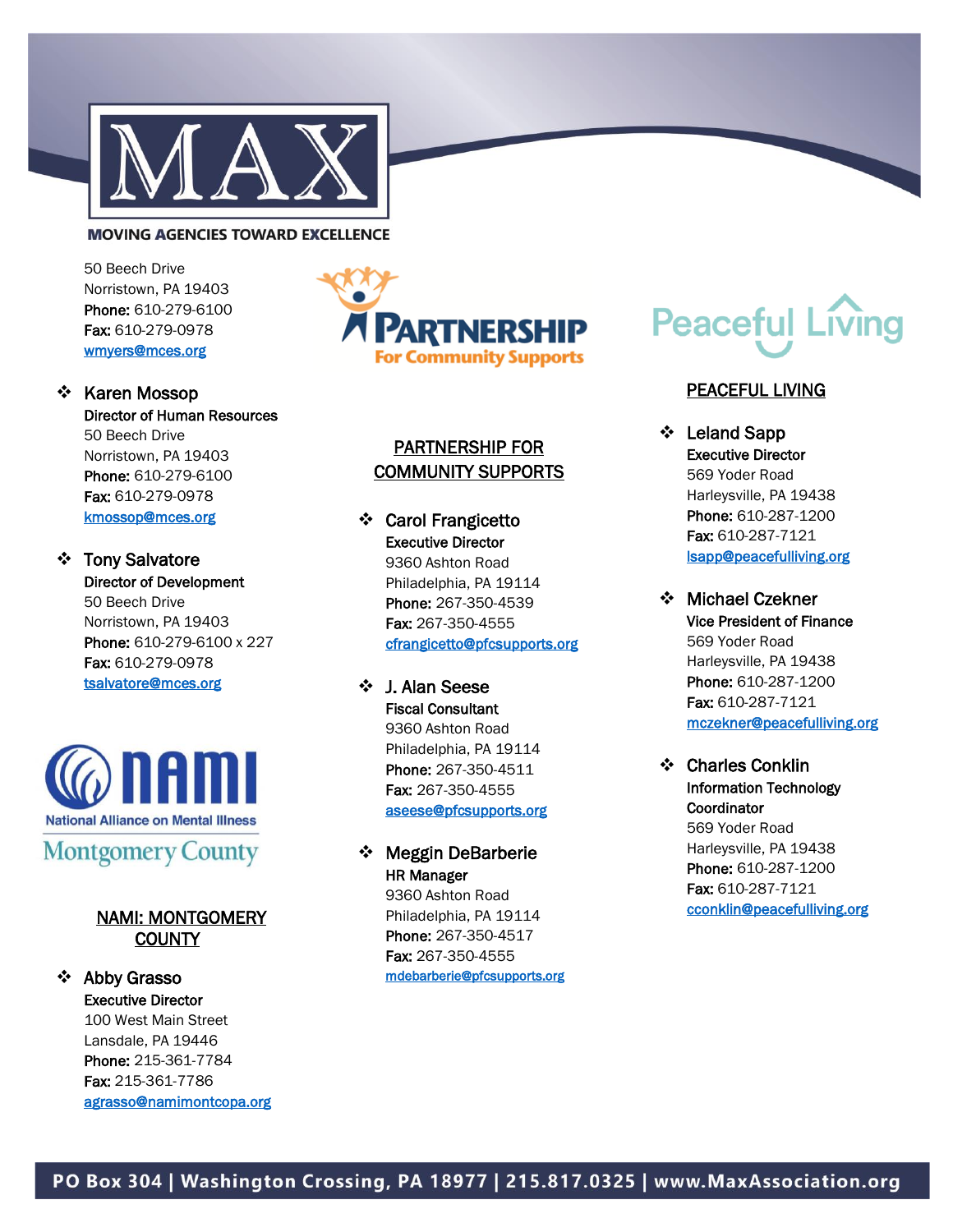



#### QUALITY PROGRESSIONS

❖ Joel Goldberg Executive Director 1339 Chestnut Street, Suite 700 Philadelphia, PA 19107 Phone: 267-765-2000 Fax: 267-765-2019 [jgoldberg@qualityprogressions.org](mailto:jgoldberg@qualityprogressions.org) 

#### ❖ Adrienne Hill

Program Director 1339 Chestnut Street, Suite 700 Philadelphia, PA 19107 Phone: 267-765-2012 Fax: 267-765-2019 [ahill@qualityprogressions.org](mailto:ahill@qualityprogressions.org) 



# RESOURCES FOR HUMAN DEVELOPMENT

- ❖ Ed Coleman Vice President
- ❖ John Nicely

#### Director, RSS

10 E. Athens Avenue, Suite 201 Ardmore, PA 19003 Phone: 610-649-5330 Fax: 610-649-7969 [jnrss@comcast.net](mailto:jnrss@comcast.net) 

# **SafeinHome**

#### SAFE IN HOME

❖ David Thom Account Executive, Philadelphia Region 276 Holstein Road Gulph Mills, PA 19428 Phone: 510-333-4909 Fax: 866-814-3674 [dthom@safeinhome.com](mailto:dthom@safeinhome.com) 

❖ Don Shirley President 45 Quail Court, Suite 300 Walnut Creek, CA 94596 Phone: 312-882-8922 [dshirley@safeinhome.com](mailto:dshirley@safeinhome.com) 

❖ Mark Soloway Senior VP of Operations 45 Quail Court, Suite 300 Walnut Creek, CA 94596 Phone: 610-821-8484 [msoloway@safeinhome.com](mailto:msoloway@safeinhome.com) 

# ❖ Dwight Leong IT Manager

45 Quail Court, Suite 300 Walnut Creek, CA 94596 Phone: 925-408-2069 [dleong@safeinhome.com](mailto:dleong@safeinhome.com) 



# THE SALVATION ARMY: DDP

- ❖ Maureen McGlinchey Executive Director 701 North Broad Street Philadelphia, PA 19123 Phone: 215-787-2804 Fax: 215-787-5953 [mmcglinchey@use.salvationarmy.org](mailto:mmcglinchey@use.salvationarmy.org)
- ❖ Linda Rex Program Director, Montgomery County 701 North Broad Street Philadelphia, PA 19123 Phone: 610-246-4956 Fax: 215-787-5953 [lrex@use.salvationarmy.org](mailto:lrex@use.salvationarmy.org)
- ❖ Jean Warner Program Director, Bucks **County** 701 North Broad Street Philadelphia, PA 19123 Phone: 215-266-6933 [jwarner@use.salvationarmy.org](mailto:jwarner@use.salvationarmy.org)
- ❖ Pat Bigley Director of Quality Assurance 701 North Broad Street Philadelphia, PA 19123 Phone: 215-787-2803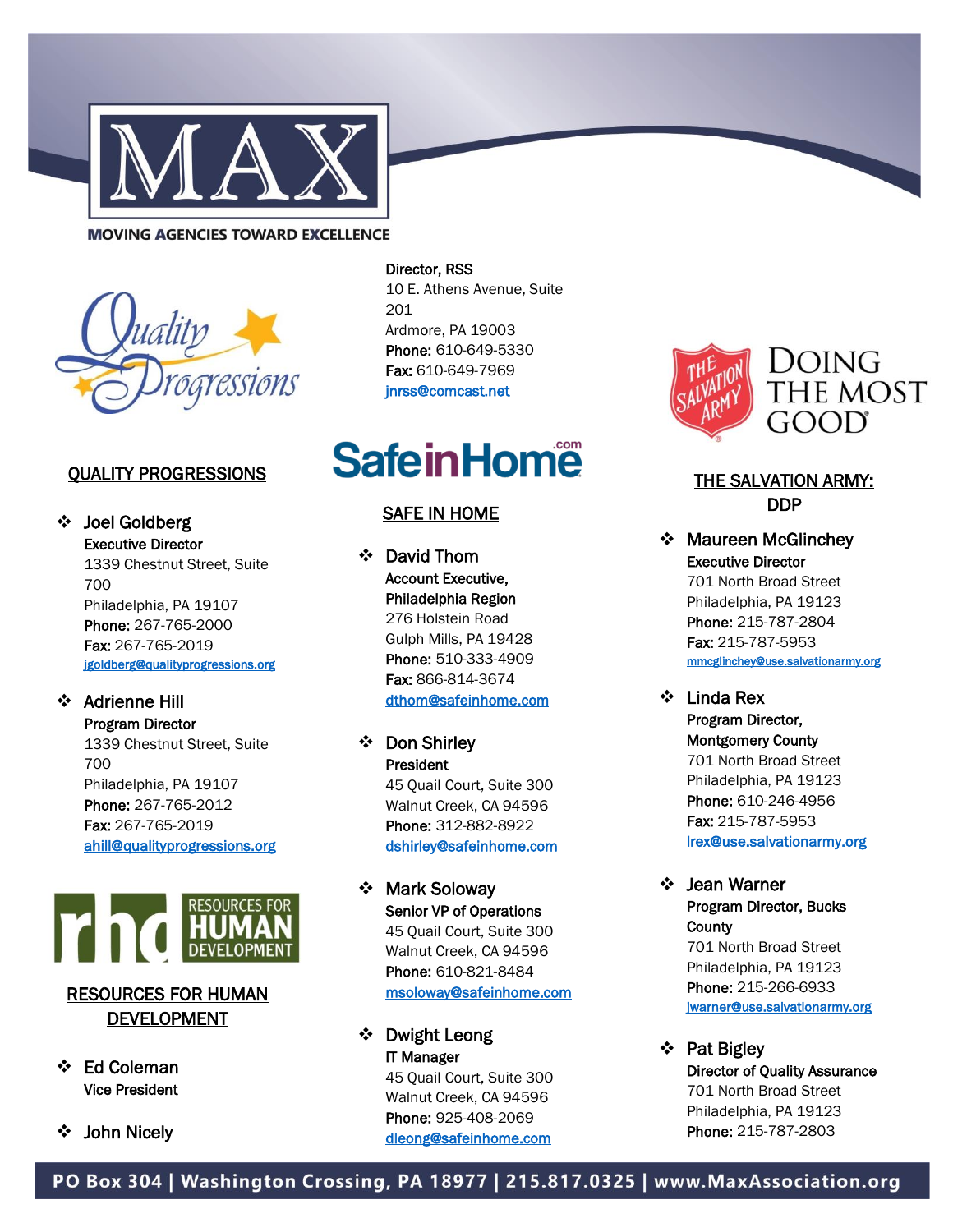

Fax: 215-787-5953 [pbigley@use.salvationarmy.org](mailto:pbigley@use.salvationarmy.org) 

#### ❖ Donna Bielawiec **Controller**

701 North Broad Street Philadelphia, PA 19123 Phone: 215-787-2876 Fax: 215-787-5953 [dbielawiec@use.salvationarmy.org](mailto:dbielawiec@use.salvationarmy.org) 



#### SERVICES ACCESS MANAGEMENT (SAM)

❖ Nan Haver Chief Executive Officer 19 North 16th Street, Suite 300 Reading, PA 19601 Phone: 484-645-3229 Fax: 570-516-9031 [nhaver@sam](mailto:nhaver@sam-inc.org) -inc.org

❖ Mary Ann Kowalonek Chief Financial Officer

> 19 North 6th Street, Suite 300 Reading, PA 19601 Phone: 484-645-3225 Fax: 570-516-031 [mkowaonek@sam](mailto:mkowaonek@sam-inc.org) -inc.org

❖ Sonia Candelaria Director of Human Resources 19 North 6th Street, Suite 300

Reading, PA 19601 Phone: 484-256-2630 Fax: 570-478-0289 [sferdinand@sam](mailto:sferdinand@sam-inc.org) -inc.org

❖ Jeff Buffington Information Technology **Director** 19 North 6th Street Reading, PA 19601 Phone: 814-590-9492 [jbuffington@sam](mailto:jbuffington@sam-inc.org) -inc.org

# ❖ Barbara Sherman

1610 Medical Drive, Suite 315 Pottstown, PA 19464 Phone: 610-207-0634 Fax: 484-624-5636 [bsherman@sam](mailto:bsherman@sam-inc.org) -inc.org



#### SPECIAL FRIENDS FOUNDATION

❖ Karen Parenti Chief Executive Officer 928 Lindale Avenue Drexel Hill, PA 19026 Phone: 610-853-2786

# Residential Director 928 Lindale Avenue Drexel Hill, PA 19026 Phone: 610-853-2786 [nick@specialfriends.org](mailto:karen@specialfriends.org)

#### ❖ Heather Rothman 928 Lindale Avenue

Drexel Hill, PA 19026 Phone: 610-853-2786 [heather@specialfriends.org](mailto:heather@specialfriends.org) 



#### ST. EDMOND'S HOME FOR CHILDREN

- ❖ Denise Clofine Administrator 320 S. Roberts Road Rosemont, PA 19010 Phone: 610-525-8800 Fax: 610 -525 -2693 [dclofine@chs](mailto:dclofine@chs-adphila.org) -adphila.org
- ❖ Mary Higgins Human Resources Director 320 S. Roberts Road Rosemont, PA 19010 Phone: 610-525-8800 Fax: 610-525-2693 [mhiggins@chs](mailto:mhiggins@chs-adphila.org) -adphila.org
- ❖ La Rhona Brigham Payroll Coordinator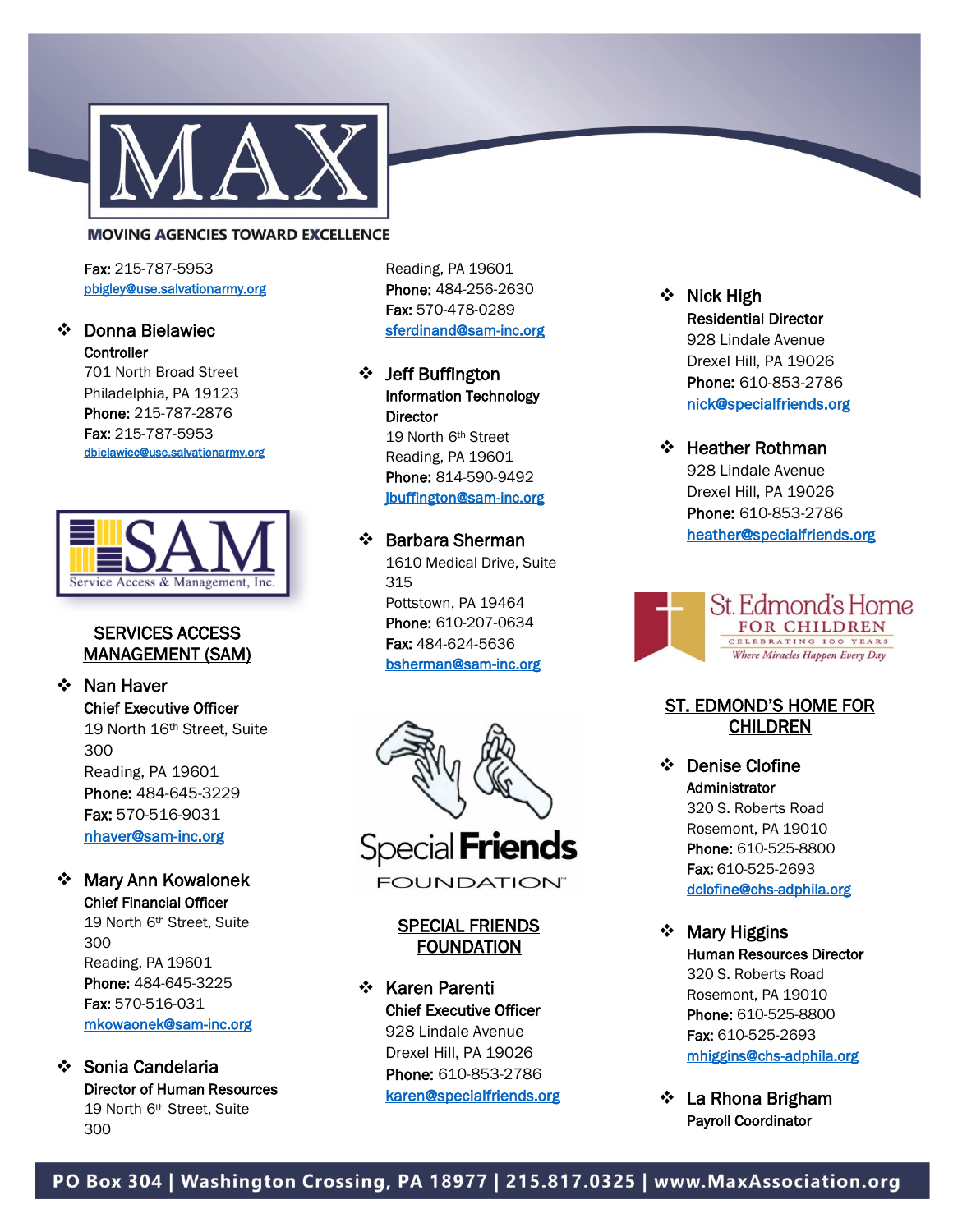

320 S. Roberts Road Rosemont, PA 19010 Phone: 610-525-8800 Fax: 610-525-2693 [lbrigham@chs-adphila.org](mailto:lbrigham@chs-adphila.org) 



#### STEP BY STEP, INC.

#### ❖ Eric Lindey **CEO**

744 Kidder Street Wilkes Barre, PA 18702 Phone: 570-829-3477 Fax: 570-829-7918 [elindey@stepbystepusa.com](mailto:elindey@stepbystepusa.com) 

# ❖ Leslie Corey

Chief Operating Officer 201 Marple Avenue Clifton Heights, PA 19018 Phone: 610-352-7837 Fax: 610-352-8003 [lcorey@stepbystepusa.com](mailto:lcorey@stepbystepusa.com) 

#### ❖ Susan O'Donnell **Controller**

744 Kidder Street Wilkes Barre, PA 18702 Phone: 570-829-3477 Fax: 570-829-3156 [sodonnell@stepbystepusa.com](mailto:sodonnell@stepbystepusa.com) 

❖ Edie Hennebaul Human Resources VP 744 Kidder Street

Wilkes Barre, PA 18702 Phone: 570-829-3477 Fax: 570-829-7918 [ehennebaul@stepbystepusa.com](mailto:ehennebaul@stepbystepusa.com) 



# ❖ Holly Parker Executive Director

724 North Adams Street Suite 203 Pottstown, PA 19464 Phone: 484-247-4688 [hparker@tcnetwork.org](mailto:ehennebaul@stepbystepusa.com) 

# ❖ Adrean Turner

Training Manager 724 North Adams Street Suite 203 Pottstown, PA 19464 Phone: 484-247-4688 [coachadrean@gmail.com](mailto:ehennebaul@stepbystepusa.com) 

#### ❖ Ashley Boyer-Tzafaras Financial Operations Manager

724 North Adams Street Suite 203 Pottstown, PA 19464 Phone: 484-247-4688 [aboyer@tcnetwork.org](mailto:aboyer@tcnetwork.org) 

❖ Ashley Kolpak Administrative and Financial Manager 724 North Adams Street

Suite 203 Pottstown, PA 19464 Phone: 484-247-4688 [akolpak@tcnetwork.org](mailto:akolpak@tcnetwork.org)